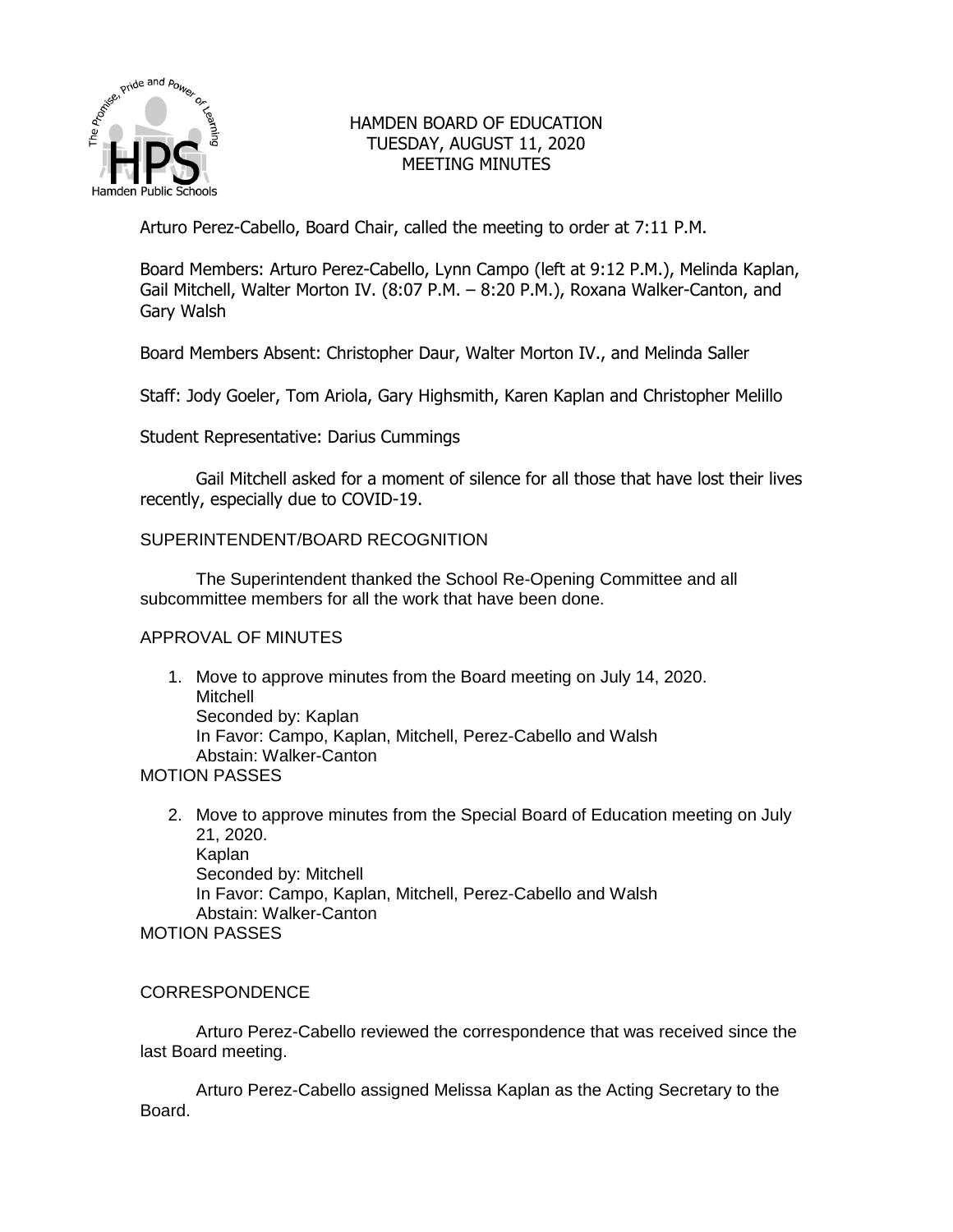### PUBLIC COMMENTS

The following people had their comments read by the Board Members: Jessica Powell, Jayme Clark, Anne DiLeone, Sarah Northrop, Jeremy Schwartz and Tracy Rabin, Karen Robinson, and Teresa Considine,

## ADDITIONS TO THE AGENDA

There are no additions to the Agenda.

ACTION ITEMS PENDING ACTION

The Superintendent presented his requests for changes to the school calendar for the 2020-2021 school year.

- 3. Move to approve the following calendar changes for 2020-2021 school year: school year begins for students on September 8, 2020, changing October 12, 2020 to a school day and changing November 2, 2020 to a day off, making the last day of school for students June 14, 2021. Perez-Cabello Seconded by: Walker-Canton In Favor: Campo, Kaplan, Mitchell, Morton IV., Perez-Cabello, Walker-Canton and Walsh Unanimous
- 4. Move to approve budget transfers from 2019-2020 LEA Perez-Cabello Seconded by: Walsh In Favor: Campo, Kaplan, Mitchell, Perez-Cabello and Walsh Abstain: Walker-Canton

MOTION PASSES

- 5. Move to table the approval of outdoor garden at Spring Glen School by the PTA Outdoor Committee. Perez-Cabello Seconded by: Mitchell Unanimous
- 6. Move to approve acceptance of donation of school and art supplies for student summer work by the Hamden Women's Club Perez-Cabello Seconded by: Mitchell In Favor: Campo, Kaplan, Mitchell, Perez-Cabello and Walker-Canton Unanimous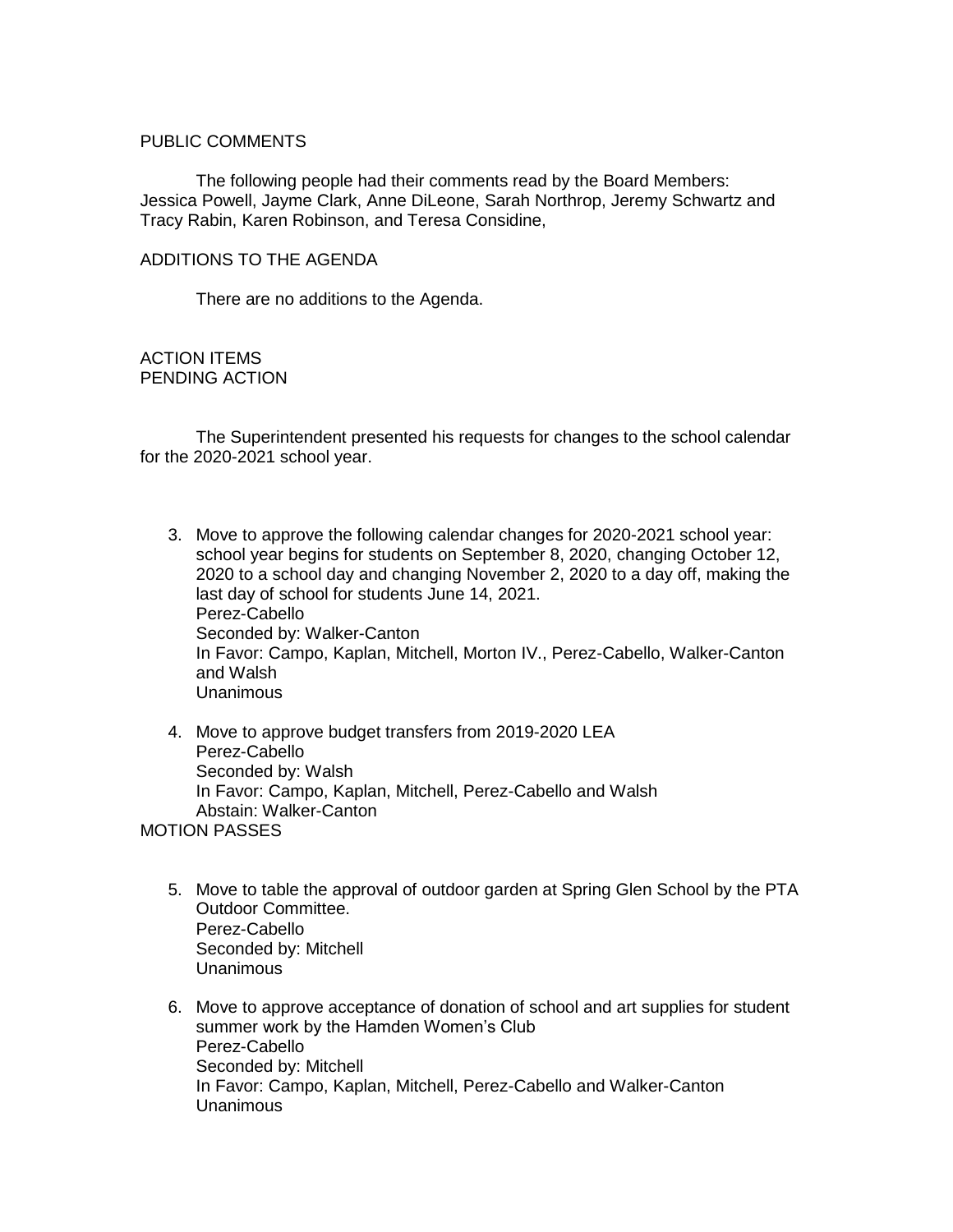7. Move to approve acceptance of donation of backpacks and school supplies for elementary students by Vox Church of New Haven Perez-Cabello Seconded by: Walker-Canton In Favor: Campo, Kaplan, Mitchell, Perez-Cabello and Walker-Canton Unanimous

# CONSENT AGENDA

8. Move to approve the Consent Agenda Perez-Cabello Seconded by: Kaplan Unanimous

a. Approval to adopt Hamden Board of Education Policy #6141.31 Bilingual Bicultural Education (Policy meeting, May 19, 2020) (1st Reading)

b. Approval to adopt Hamden Board of Education Policy #6141.311 Limited English Proficiency Program (English Learners) (Policy meeting, May 19, 2020) (1st Reading)

# INFORMATION ITEMS SUPERINTENDENT'S REPORT

The Superintendent and Assistant Superintendent gave an update of the 2020- 2021 reopening plans.

The Superintendent shared August 31, 2020 and September 1, 2020 as dates to walk through schools for Board members.

The Superintendent share dates that Ted Caruso from CABE and Tom Mooney, the Board of Education's Attorney, cane meet for discussions.

### COMMITTEE REPORTS

Curriculum Committee - Committee Chair, Melissa Kaplan stated the committee did not meet this past month.

ACES/Wintergreen - Committee Chair, Lynn Campo left the meeting prior to committee reports.

Operations Committee - Committee Chair, Christopher Daur, was absent but Tom Ariola reported on the activities of the committee.

Finance Committee - Committee Chair, Walter Morton IV., was absent.

Personnel Committee - Committee Chair, Walter Morton IV., was absent.